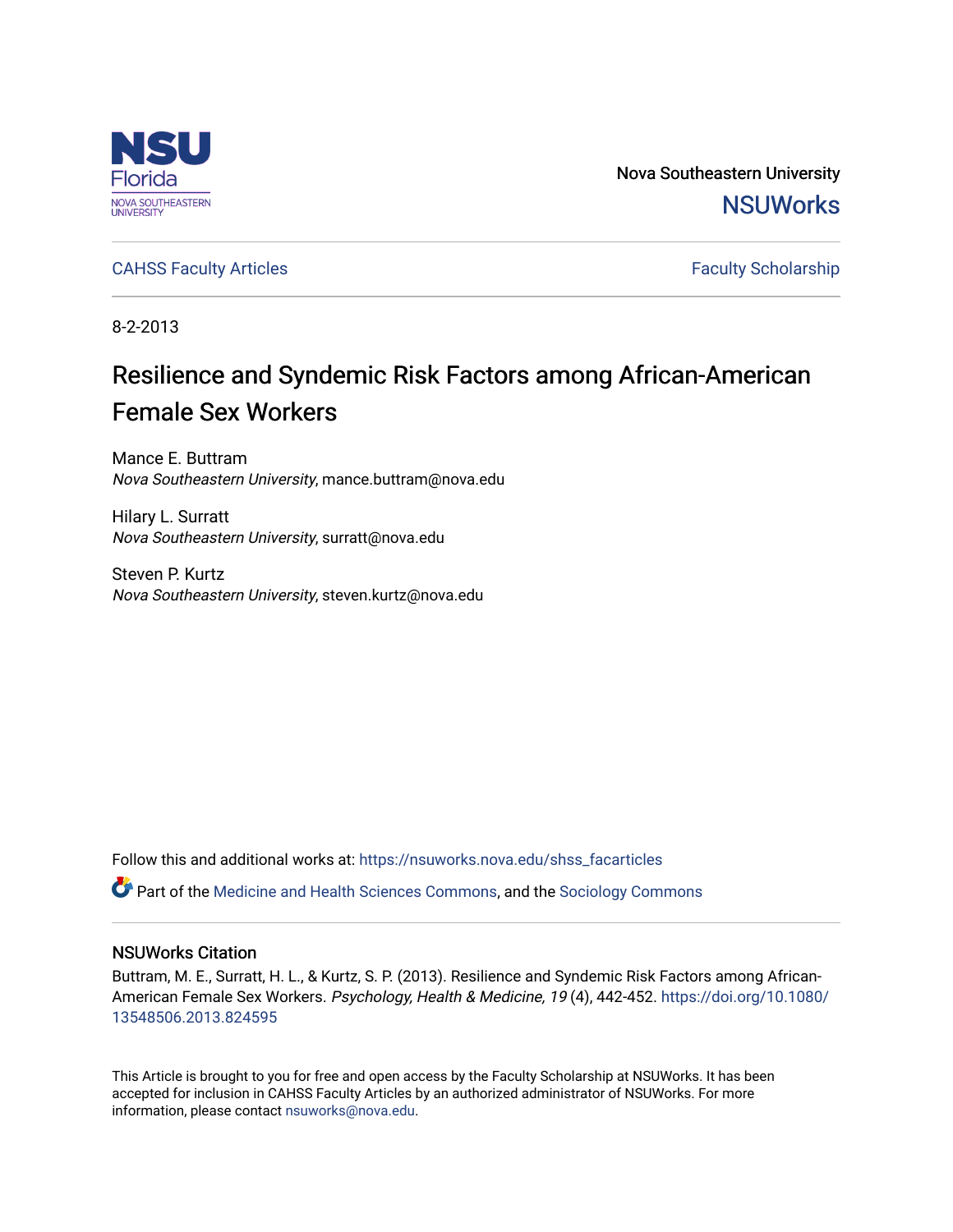



**Psychology, Health & Medicine**

**ISSN: 1354-8506 (Print) 1465-3966 (Online) Journal homepage:<https://www.tandfonline.com/loi/cphm20>**

# **Resilience and syndemic risk factors among African-American female sex workers**

**Mance E. Buttram, Hilary L. Surratt & Steven P. Kurtz**

**To cite this article:** Mance E. Buttram, Hilary L. Surratt & Steven P. Kurtz (2014) Resilience and syndemic risk factors among African-American female sex workers, Psychology, Health & Medicine, 19:4, 442-452, DOI: [10.1080/13548506.2013.824595](https://www.tandfonline.com/action/showCitFormats?doi=10.1080/13548506.2013.824595)

**To link to this article:** <https://doi.org/10.1080/13548506.2013.824595>



Published online: 02 Aug 2013.



 $\overrightarrow{S}$  [Submit your article to this journal](https://www.tandfonline.com/action/authorSubmission?journalCode=cphm20&show=instructions)  $\overrightarrow{S}$ 

**III** Article views: 337



[View related articles](https://www.tandfonline.com/doi/mlt/10.1080/13548506.2013.824595)  $\mathbb{Z}$ 



[View Crossmark data](http://crossmark.crossref.org/dialog/?doi=10.1080/13548506.2013.824595&domain=pdf&date_stamp=2013-08-02)

[Citing articles: 17 View citing articles](https://www.tandfonline.com/doi/citedby/10.1080/13548506.2013.824595#tabModule)  $\mathbb{Z}$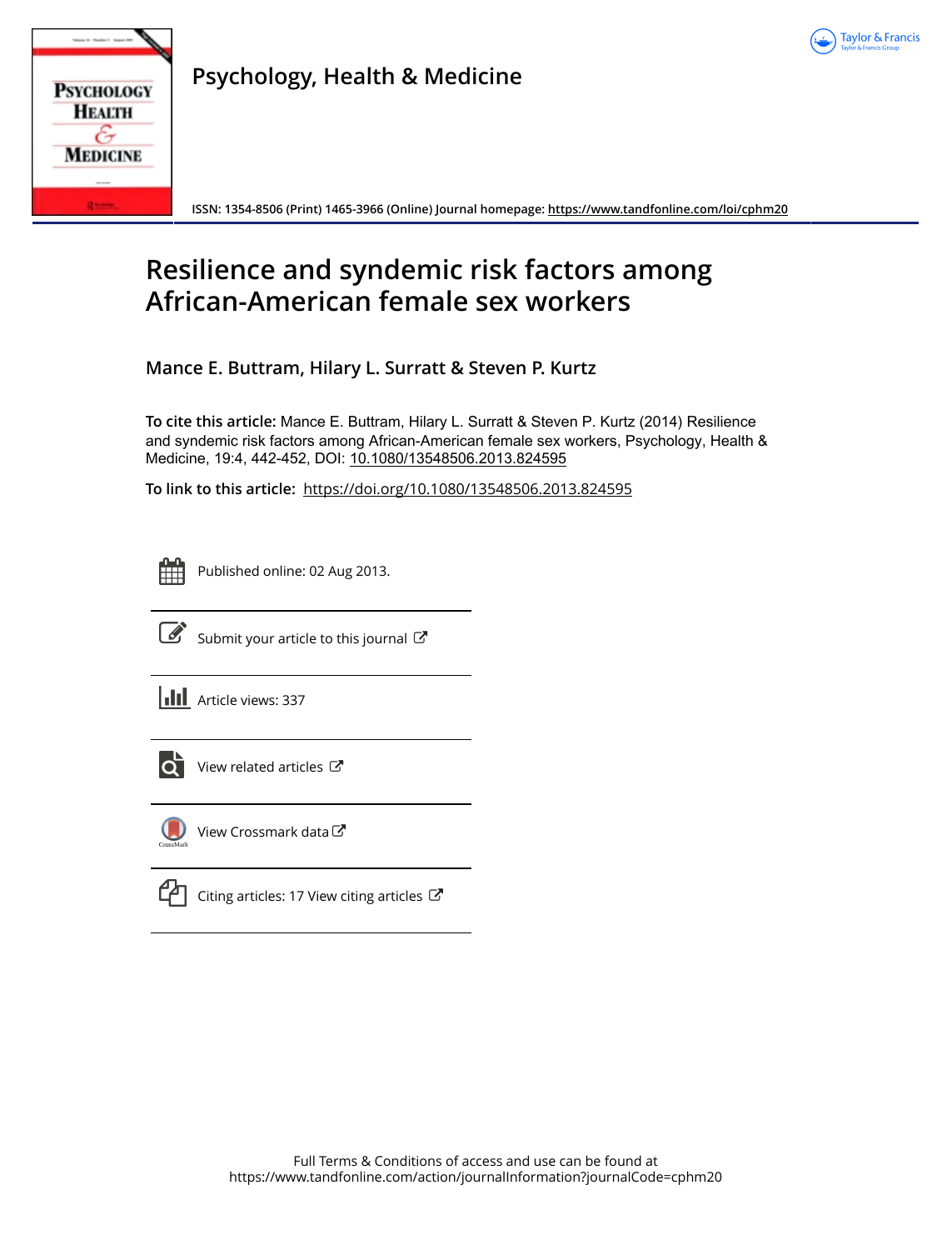## Resilience and syndemic risk factors among African-American female sex workers

Mance E. Buttram\*, Hilary L. Surratt and Steven P. Kurtz

Center for Applied Research in Substance Use and Health Disparities, Nova Southeastern University, Miami, FL, USA

(Received 13 February 2013; final version received 7 July 2013)

Research on street-based female sex workers documents a multitude of problems faced by these women, such as substance use, HIV risk, mental health problems, victimization, and homelessness. The presence of problems such as these is understood as a syndemic, or co-occurrence of two or more risk factors that act synergistically to create an excess burden of disease. However, the syndemic framework has not previously incorporated the examination of resilience to understand what protective factors enable female sex workers to cope with syndemic risk. Using 562 baseline interviews from street-based African-American female sex workers enrolled in a randomized intervention trial, this study is the first to investigate expressions of resilience among this vulnerable population. Specifically, these analyses examine high levels of resilience, as measured by personal mastery, in order to understand the contributions of syndemic risk factors and protective factors on the expression of resilience. In bivariate logistic regression models, women with high resilience reported significantly higher odds of high school education, greater access to transportation, and more social support, in addition to lower odds of foster care history, homelessness, substance dependence, severe mental distress, victimization, and HIV risk. In the multivariate model, higher odds of high school education and increased social support, in addition to lower odds of mental distress and HIV risk remained associated with high resilience. The findings suggest specific targets for intervention to assist female sex workers in coping with syndemic risk factors and in achieving better health outcomes. These include the prioritizing of education and training opportunities and the enhancement of social support.

Keywords: syndemic; resilience; women; sex work; personal mastery

#### Introduction

Street-based female sex workers in the US constitute an especially vulnerable population as they are often enmeshed in chronic patterns of substance use, sexual risk, mental distress, victimization, and homelessness (Inciardi & Surratt, 2001; Kurtz, Surratt, Inciardi, & Kiley, 2004; Surratt & Inciardi, 2004; Surratt, Kurtz, Weaver, & Inciardi, 2005). Victimization at the hands of "dates" (clients or "johns"), boyfriends, and other predators plays a large role in their lives (Kurtz et al., 2004; Surratt, Inciardi, Kurtz, & Kiley, 2004). At the same time, they are at high risk for loss of social services and social support structures, including family, church (Dalla, 2001; Weiner, 1996), and stable housing (Spittal et al., 2003).

<sup>\*</sup>Corresponding author. Email: mance.buttram@nova.edu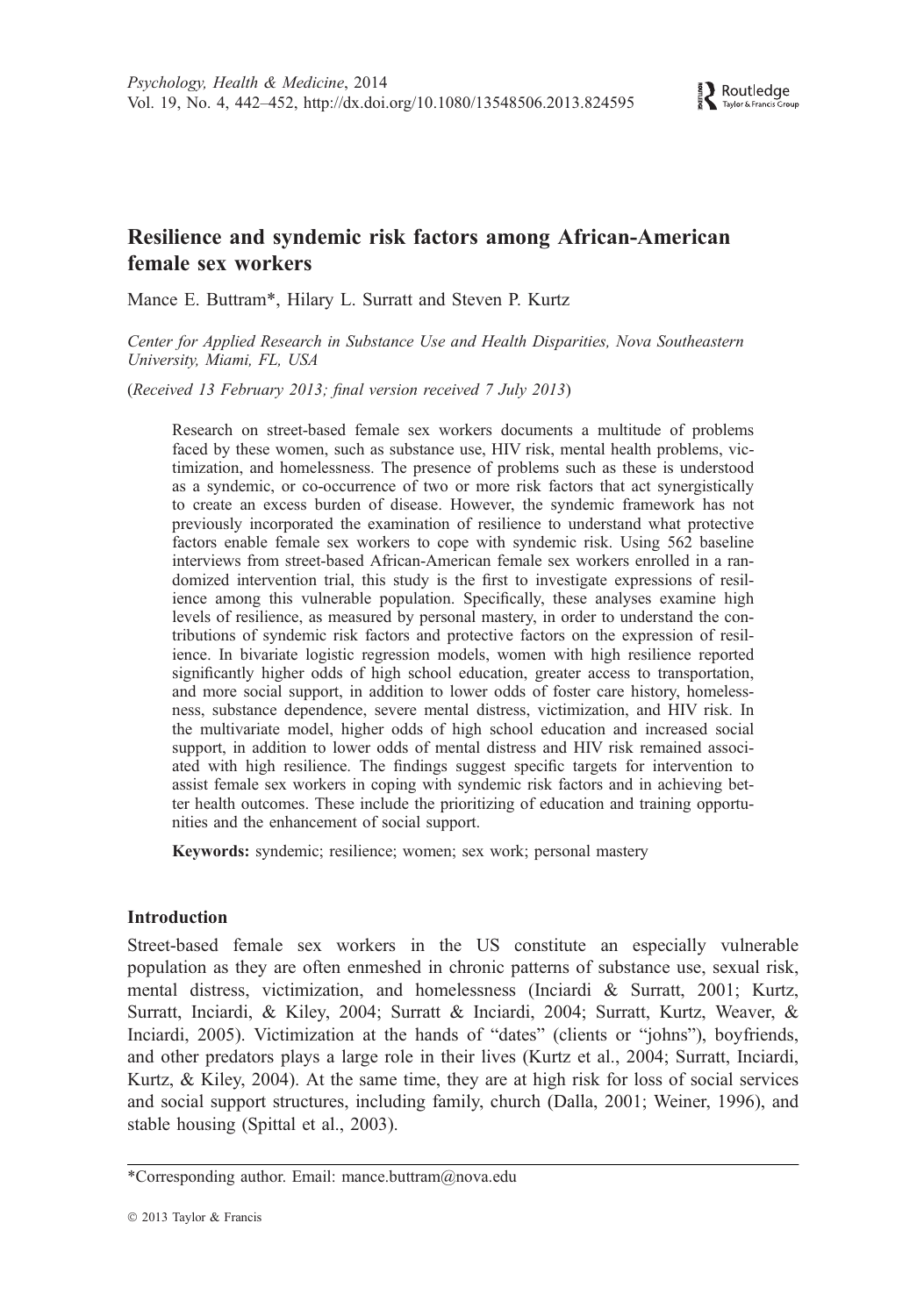Research indicates that many of these health and social risk factors, such as violence, substance use, and HIV risk, are co-occurring problems for vulnerable female sex workers (Carlson et al., 2012; Shannon & Csete, 2010; Shannon et al., 2008). The co-occurrence of two or more risk factors in an individual, interacting synergistically, and contributing to an excess burden of disease, is defined as a syndemic (Millstein, 2002). The syndemic framework calls attention to the synergistic nature of health and social problems and views them as interconnected and the result of structural inequality or lack of resources (Singer  $\&$  Snipes, 1992). Among the limited research on female sex workers in the USA, a small number of studies have utilized the syndemic framework to examine the complexities of multiple disparities faced by this population (Romero-Daza, Weeks, & Singer, 2003, 2005).

Syndemic health and social disparities are also experienced by urban impoverished African-American populations (Baer, Singer, & Susser, 1997). Overall, African-Americans are more likely to be homeless, incarcerated, and experience higher poverty rates and inequitable access to social, educational, or material resources (Bassuk et al., 1997; DeNavas-Walt, Proctor, & Smith, 2012; Parrish & Kent, 2008; Schnittker, Massoglia, & Uggen, 2011; Susser, Moore, & Link, 1993). Further, HIV incidence rates among African-American women far exceed those of other American women (Prejean et al., 2011). Thus, the syndemic approach is useful in explaining how health and well-being are related to African-American female sex workers' experiences of inequality and brings to light the complex relationships influencing poor health outcomes (Baer et al., 1997; Romero-Daza et al., 2003).

Recently, syndemic researchers have called for incorporating the study of resilience, or individual strengths and protective factors, into this framework to better understand how vulnerable populations overcome syndemic health disparities (Herrick, Stall, Goldhammer, Egan, & Mayer, 2013). Though inequality contributes to syndemic health disparities (Baer et al., 1997; Singer, 2009), it does not negate individual agency to seek resources which enhance successful coping (Obrist, Pfeiffer, & Henley, 2010; Ungar, 2008). Resilience research among female sex workers in the USA is scant, yet international research among this population indicates that better health outcomes are associated with protective factors such as self-efficacy (Ghimire, Smith, van Teijlingen, Dahal, & Luitel, 2011; Guha et al., 2012).

From this perspective, the current study examines street-based African-American female sex workers in Miami, Florida who report high levels of resilience. Among this population, co-occurring health and social risks, such as substance use, violence, psychological distress, and homelessness, are common (Kurtz, Surratt, Kiley, & Inciardi, 2005; Surratt & Inciardi, 2010; Surratt, Kurtz, Chen, & Mooss, 2011), and the lack of basic necessities such as food, clothing, shelter, and health care is widespread. The illegal and stigmatized nature of sex work in Miami exacerbates these issues, leaving female sex workers largely disconnected from formal help systems due to fear of arrest or other legal repercussions. Within this context, impoverished drug-involved women who lack education, job skills, and access to resources find few economically viable alternatives to sex work (Surratt et al., 2004). These overlapping vulnerabilities are hallmarks of a syndemic, which is tied to adverse health consequences among this population.

Personal mastery was used as an indicator of resilience. As a coping resource, it is associated with improved mental and physical health, reduced risk of mortality, and reduced impact of chronic stress on disease (Roepke & Grant, 2011). We test the hypothesis that higher resilience will be associated with lower levels of syndemic risk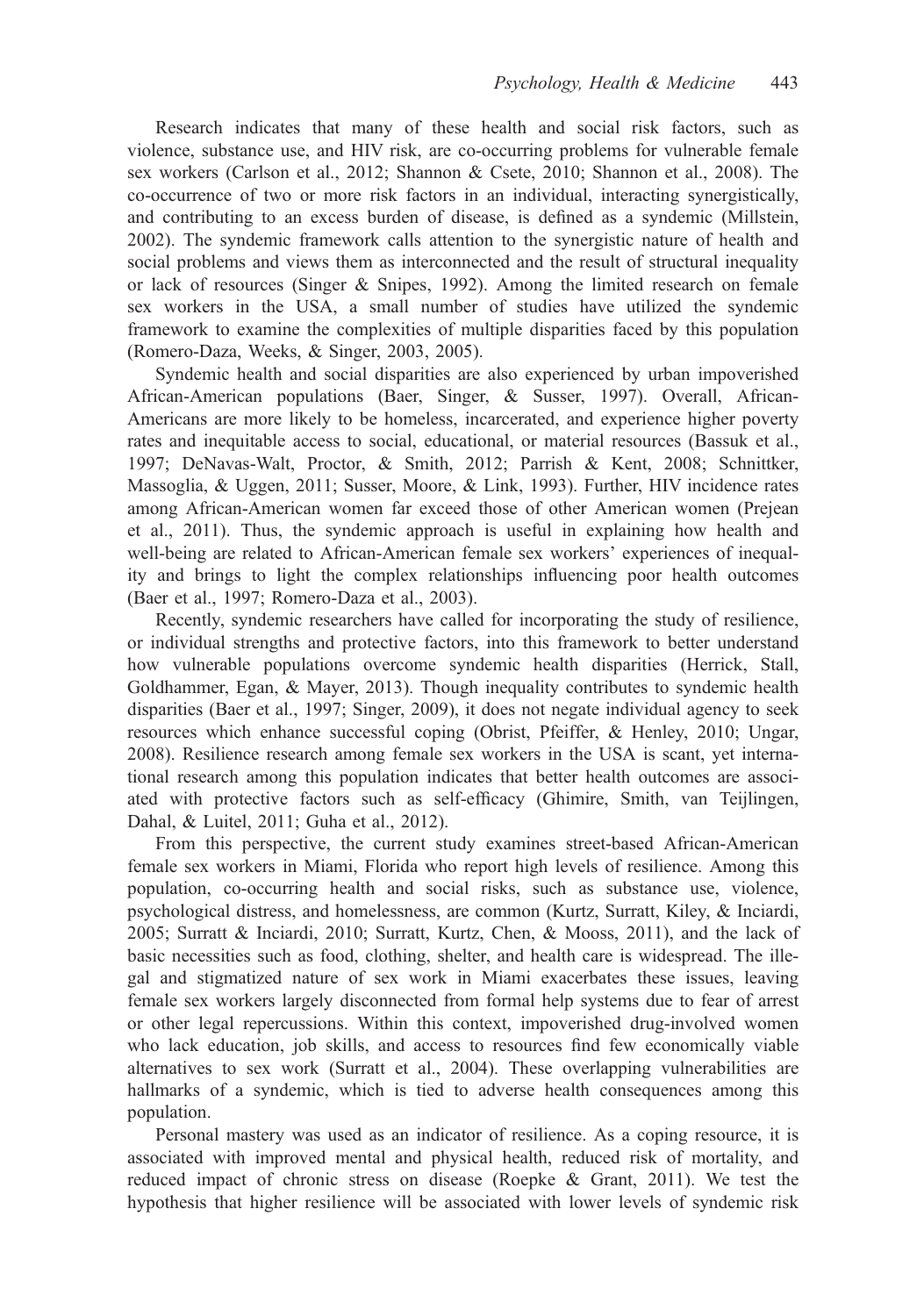factors and elevated levels of protective factors. Though previous examinations of risk factors associated with street-based female sex work in Miami are present in the literature (Inciardi, Surratt, & Kurtz, 2006; Kurtz et al., 2005; Surratt et al., 2011), this is the first study to investigate expressions of resilience among this population.

## **Methods**

The data were drawn from a randomized clinical trial designed to test the relative effectiveness of two case management intervention protocols in linking underserved women with health and social services and reducing risk behaviors for HIV. Study enrollment occurred May 2007–June 2010, with 562 eligible clients completing baseline interviews. The target population for this intervention trial was drug-using African-American female sex workers in Miami, Florida. Eligible clients were African-American women ages 18–50 who had (a) traded sex for money or drugs at least three times in the past 30 days; and (b) used cocaine, crack, or heroin three or more times a week in the past 30 days. Participants were recruited using targeted sampling strategies (Waters & Biernacki, 1989) carried out by a team of professional outreach workers and active sex workers. The outreach staff was indigenous to the target recruitment areas, and several members of the team had prior experience conducting outreach for local community service agencies.

Study recruiters made contact with potential participants in various street locations. Potential participants were asked to contact the field office for telephone screening for eligibility. Those meeting eligibility requirements were scheduled for appointments at the project intervention center, where they were re-screened on arrival. After eligibility was confirmed, informed consent was obtained, followed by a structured face-to-face baseline interview lasting approximately one hour. Study protocols were approved by the University of Delaware (predecessor institution) and Nova Southeastern University Institutional Review Boards.

### Data collection and measures

Interviews were conducted using computer-assisted personal interviews. The Global Appraisal of Individual Needs (GAIN, Vol. 5.4; Dennis, Titus, White, Unsicker, & Hodgkins, 2002) was the primary component of the standardized baseline assessment. This instrument captured demographic information, physical and mental health status, homelessness, foster care history, violence and victimization, as well as lifetime and 90-day measures of drug use frequency and sexual risk behaviors.

## Risk factors

The GAIN contains clinical measures of mental health based on DSM-IV symptom criteria: Nine items assess past year symptoms of depression and 12 items assess past year symptoms of anxiety disorders (Bohlig & Dennis, 1996; Dennis, Chan, & Funk, 2006). This scale is reducible to classifications indicating clinical significance (subclinical, moderate, and severe) (Dennis et al., 2002) and was further dichotomized in the analyses presented here into "severe" and "not severe."

Substance dependence was measured using the TCU Drug Screen II Institute of Behavioral Research (IBR, 2006). Comprised of nine items measuring past year drug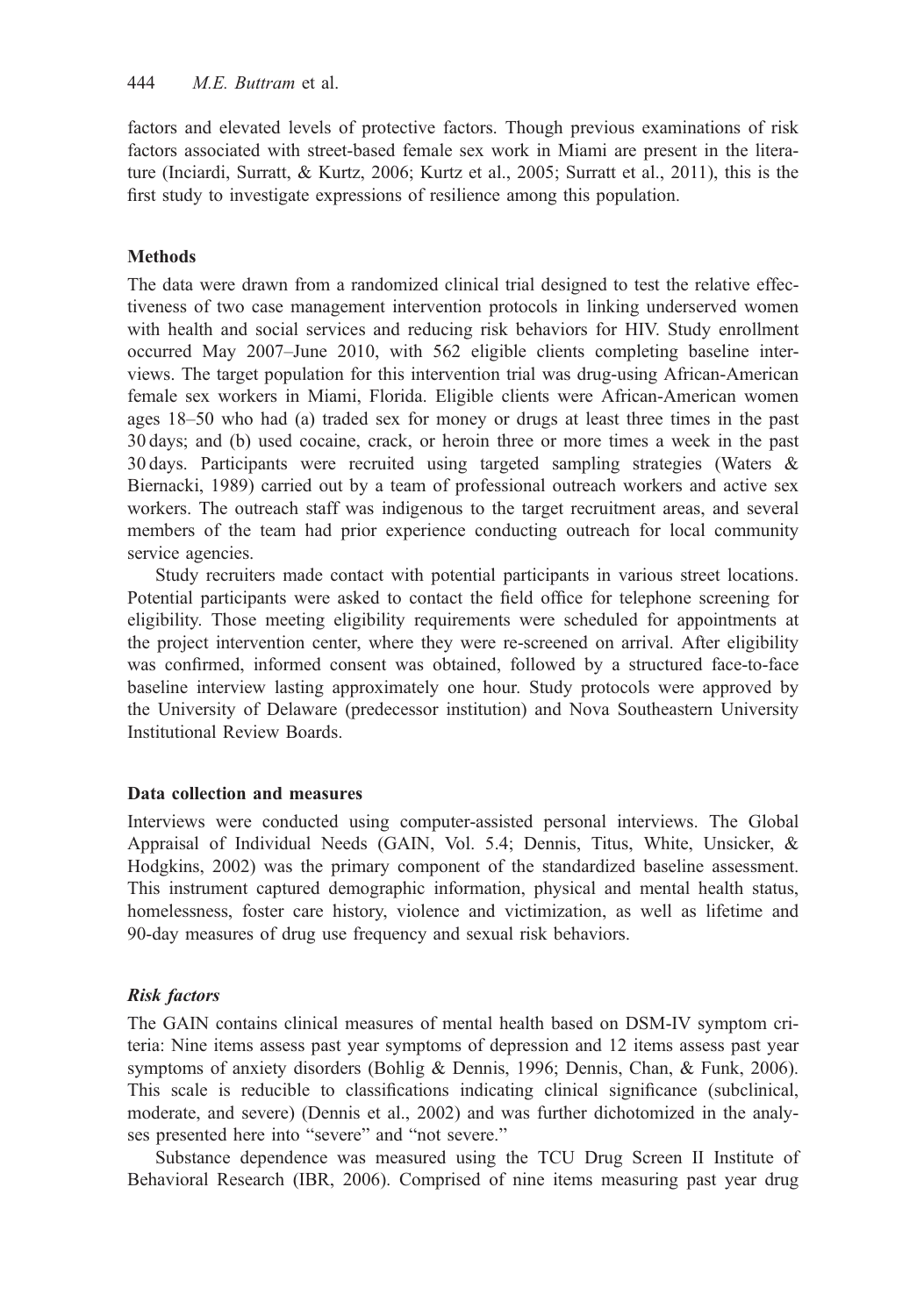use severity (e.g. using more or longer than intended, using in unsafe situations), endorsement of three or more items approximates DSM-IV criteria for dependence.

The General Victimization Scale (GVS) is a 15-item measure of types of victimization experienced by the respondent (including lifetime physical, emotional, and sexual victimization), the number of traumagenic factors involved in the victimization (including age at onset, duration, type, and relation of perpetrator) and current worry about victimization (Titus, Dennis, White, Scott, & Funk, 2003). The four "current worry" items were excluded as they were likely to be universally endorsed. Thus, our GVS scale consists of 11 total items. Higher values indicate increased victimization and/or increased traumatic factors associated with the victimization. For analysis, the measure was dichotomized into "severe" (endorsement of four or more symptoms) and "not severe."

HIV risk was measured by asking clients to report counts of past 90-day vaginal and anal sex times as well as counts of the number of vaginal and anal sex times in which a condom was used. The measure was dichotomized so that HIV risk was defined as one or more unprotected vaginal or anal sex times versus none.

#### Protective factors

Healthcare coverage was assessed by asking clients if their medical expenses were covered by any type of insurance, court, or health program. Transportation access was selected as a protective factor because prior research among this population suggested that this resource is lacking and having it would make engaging with health and social services less burdensome (Kurtz et al., 2005). This measure was assessed by asking clients to identify their most common form of transportation. Clients who reported using their personal vehicle or using public transportation were categorized as having "access," while clients reporting walking, biking, or depending on rides from others for the primary mode of transportation were categorized as "no access."

Social support was measured using the 19-item MOS Social Support Survey (Sherbourne & Stewart, 1991), which includes the domains of emotional/informational support, tangible support, affectionate support, and positive social interaction. Scores were calculated according to the scale's authors' guidelines and were transformed to a 0–100 scale for comparison to published means. Cronbach's alpha for overall social support in this sample was .966.

#### Resilience

Personal mastery (Pearlin & Schooler, 1978) measures the extent to which an individual believes life events or circumstances are under one's own control. It consists of seven items, answered on a five-point scale, that have good internal reliability (Seeman, 1991) and construct validity (Pearlin, Menaghan, Lieberman, & Mullan, 1981). For analysis, this scale was used as a proxy for resilience based on the idea that the development of personal mastery is preceded by the cultivation of successful coping or other means of overcoming risk and is a product of these efforts (Younger, 1991). The scale ranged from 11 to 35; higher scores are higher personal mastery. For analysis, the measure was dichotomized at the 66th percentile with high personal mastery defined as the upper 33.3% versus low personal mastery (lower two-thirds).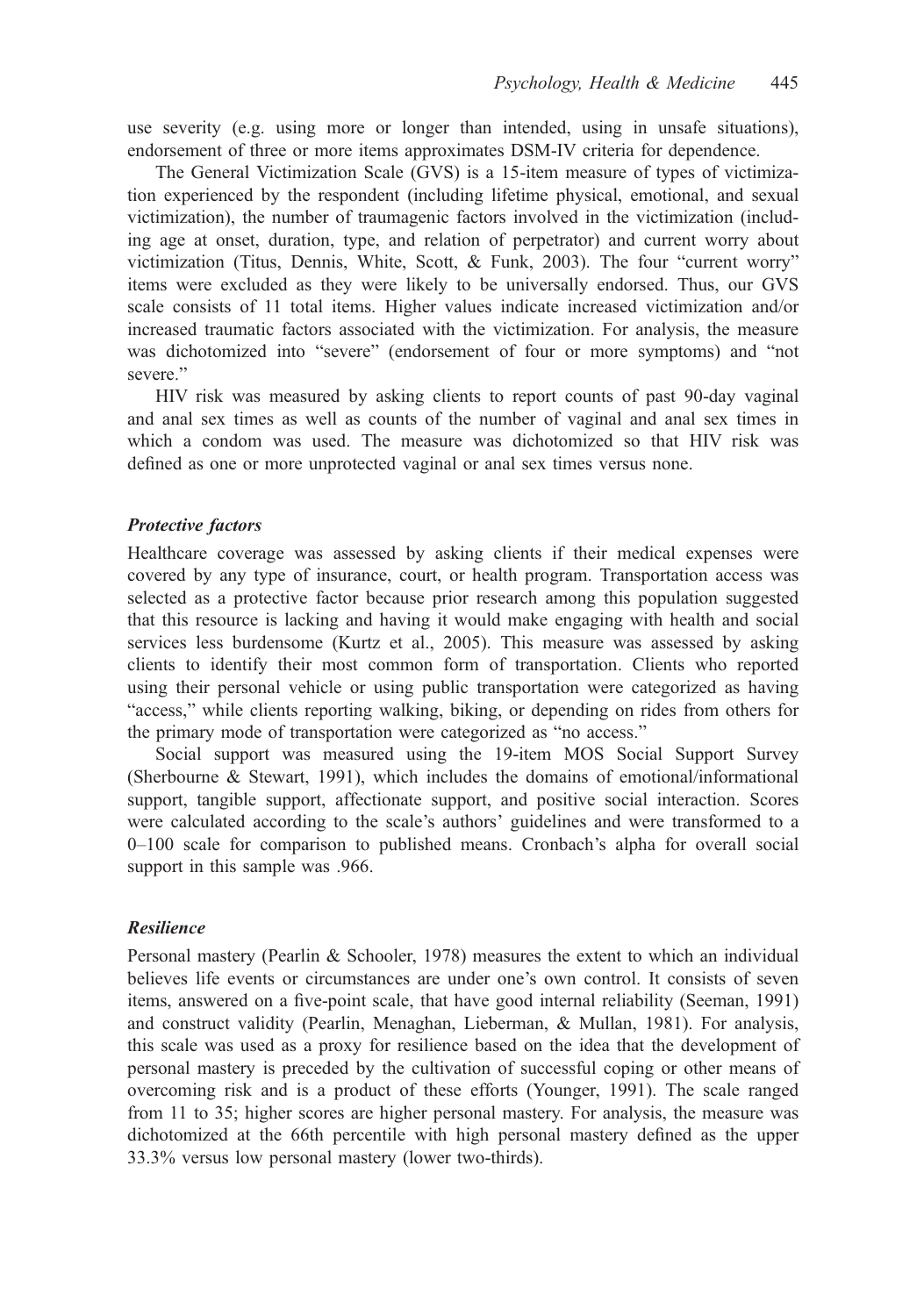### Analysis

Analyses were conducted using IBM SPSS Statistics version 20. Descriptive statistics were calculated for the variables of interest, including demographics, risk factors, protective factors, and personal mastery. Bivariate logistic regression models were constructed to predict high levels of personal mastery by these risk and protective factors. Those measures that exhibited significant associations in the bivariate models were included in a multivariate logistic regression model. Prior to conducting multivariate analysis, collinearity diagnostics were examined and indicated that no variables had problematic VIFs.

## Results

Table 1 shows selected characteristics of the sample. Mean age was 39. Women in the sample reported being HIV-positive (17.4%), foster care history (17.1%), and past 90-day homelessness (54.8%). Reports of syndemic risk factors include severe mental distress (78.8%), substance dependence (89.1%), severe victimization (83.3%), and recent HIV risk (50.2%). Protective factors included education ( $\geq 12$  years; 48.0%), health care coverage (33.1%), and transportation access (68.3%). On average, clients reported an overall social support score of  $55.20$  (SD = 22.98; range 19–95).

Results of the bivariate logistic regression models predicting high personal mastery are shown in Table 2. Foster care history  $(OR = .506; 95\% CI = .301, .851; p = .010)$ , past 90-day homelessness (OR = .553; 95% CI = .361, .846;  $p = .006$ ), substance dependence  $(OR = .472; 95\% \text{ CI} = .276, .806; p = .006)$ , severe mental distress  $(OR = .218;$ 95% CI = .143, .334;  $p < .000$ ), HIV risk (OR = .509; 95% CI = .356, .727;  $p < .000$ ), and severe victimization (OR = .556;  $95\%$  CI = .354, .873;  $p = .011$ ) were associated with

|                                    | $\boldsymbol{N}$ | $\frac{0}{0}$ |
|------------------------------------|------------------|---------------|
| Demographics                       |                  |               |
| Age (mean; SD)                     | 39.29            | (8.50)        |
| HIV-positive                       | 98               | 17.4          |
| Foster care history                | 96               | 17.1          |
| Risk factors                       |                  |               |
| Homeless (past 90 days)            | 308              | 54.8          |
| Severe mental distress             | 443              | 78.8          |
| Substance dependence               | 501              | 89.1          |
| Severe victimization               | 468              | 83.3          |
| HIV risk                           | 282              | 50.2          |
| Protective factors                 |                  |               |
| Education $\geq 12$ years          | 270              | 48.0          |
| Health care coverage               | 186              | 33.1          |
| Transportation access              | 384              | 68.3          |
| Social support (mean; SD)*         | 55.20            | (22.98)       |
| Resilience                         |                  |               |
| Personal mastery (66th percentile) | 187              | 33.3          |

Table 1. Selected characteristics of street-based female sex workers  $(N=562)$ .

⁄ Range: 19–95.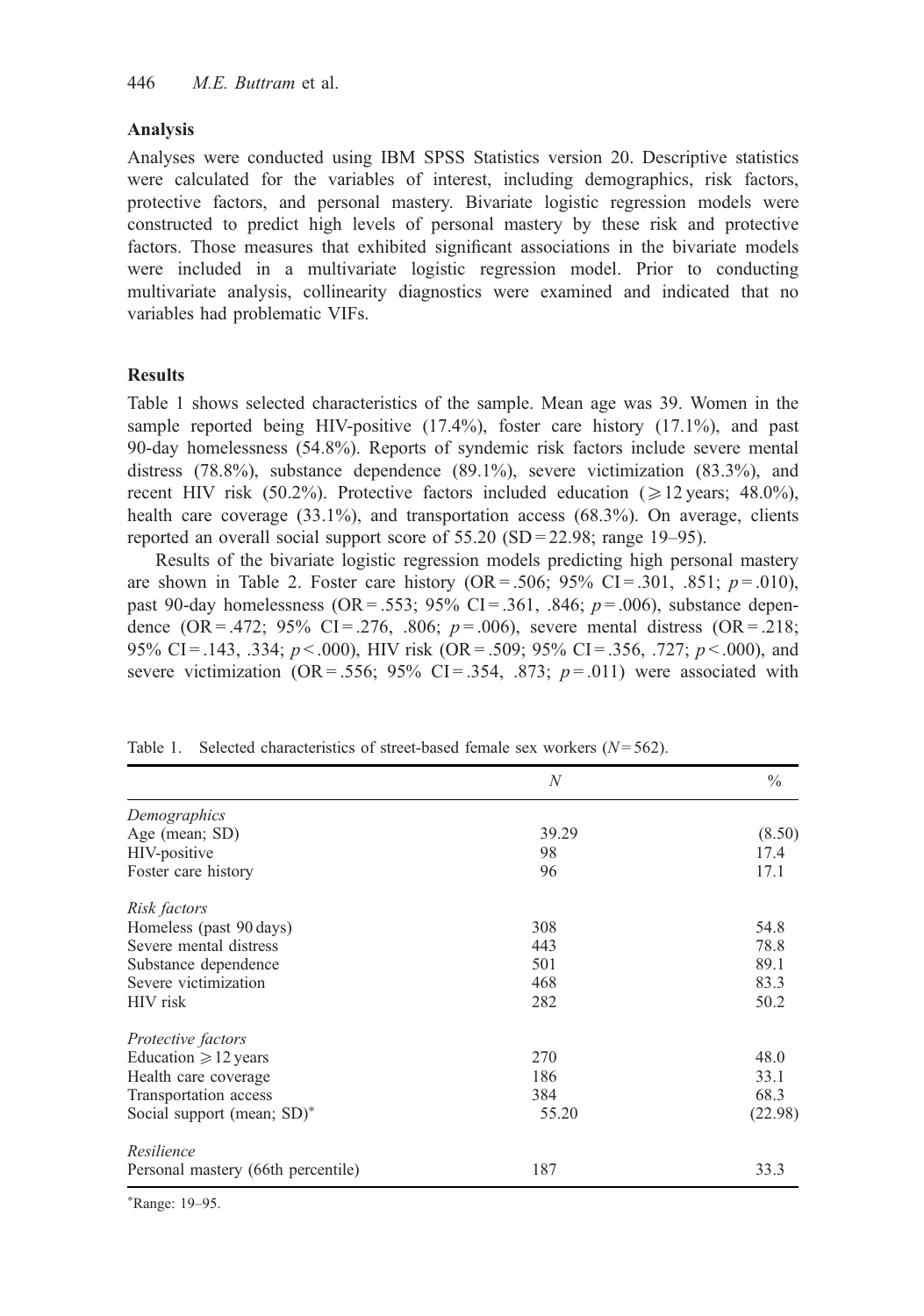|                           | $\overline{P}$ | <b>OR</b> | 95% CI       |
|---------------------------|----------------|-----------|--------------|
| Demographics              |                |           |              |
| HIV-positive              | .133           | 1.411     | .901, 2.212  |
| Foster care history       | .010           | .506      | .301, .851   |
| Risk factors              |                |           |              |
| Homeless (past 90 days)   | .006           | .553      | .361, .846   |
| Severe mental distress    | .000           | .218      | .143, .334   |
| Substance dependence      | .006           | .472      | .276, .806   |
| Severe victimization      | .011           | .556      | .354, .873   |
| HIV risk                  | .000           | .509      | .356, .727   |
| Protective factors        |                |           |              |
| Education $\geq 12$ years | .001           | 1.797     | 1.260, 2.563 |
| Health care coverage      | .177           | 1.289     | .892, 1.864  |
| Transportation access     | .019           | 1.599     | 1.080, 2.369 |
| Social support            | .000           | 1.031     | 1.021, 1.040 |

Table 2. Bivariate logistic regression models predicting high levels of personal mastery  $(N = 562)$ .

Table 3. Multivariate logistic regression models predicting high levels of personal mastery  $(N = 562)$ .

|                           | P    | OR.   | 95% CI       |
|---------------------------|------|-------|--------------|
| Risk factors              |      |       |              |
| <b>Homeless</b>           | .126 | .722  | .475, 1.096  |
| Severe mental distress    | .000 | .268  | .162, .445   |
| Substance dependence      | .429 | .781  | .423, 1.442  |
| Severe victimization      | .171 | 1.480 | .845, 2.594  |
| HIV risk                  | .002 | .537  | .360, .802   |
| <i>Protective factors</i> |      |       |              |
| Education $\geq 12$ years | .000 | 2.075 | 1.392, 3.093 |
| Transportation access     | .163 | 1.379 | .878, 2.166  |
| Social support            | .000 | 1.025 | 1.015, 1.035 |

lower odds of having high personal mastery. Education ( $\geq 12$  years; OR = 1.797; 95% CI = 1.260, 2.563;  $p = .001$ ), transportation access (OR = 1.599; 95% CI = 1.080, 2.369;  $p = .019$ , and greater social support (OR = 1.031; 95% CI = 1.021, 1.040;  $p < .000$ ) were associated with higher odds of high personal mastery.

Table 3 shows the results of the multivariate logistic regression model predicting a high level of personal mastery. Severe mental distress ( $OR = .268$ ;  $95\%$  CI = .162, .445;  $p < .000$ ) and HIV transmission risk (OR = .537; 95% CI = .360, .802;  $p = .002$ ) remained associated with lower odds of having high personal mastery. The protective factors associated with high personal mastery were education ( $\geq 12$  years; OR = 2.075; 95%  $CI = 1.392$ , 3.093;  $p = .000$ ) and greater social support (OR = 1.025; 95% CI = 1.015, 1.035;  $p < .000$ ).

#### Discussion and conclusion

Findings from this study document the presence of resilience and associated protective factors among a sample of street-based African-American female sex workers.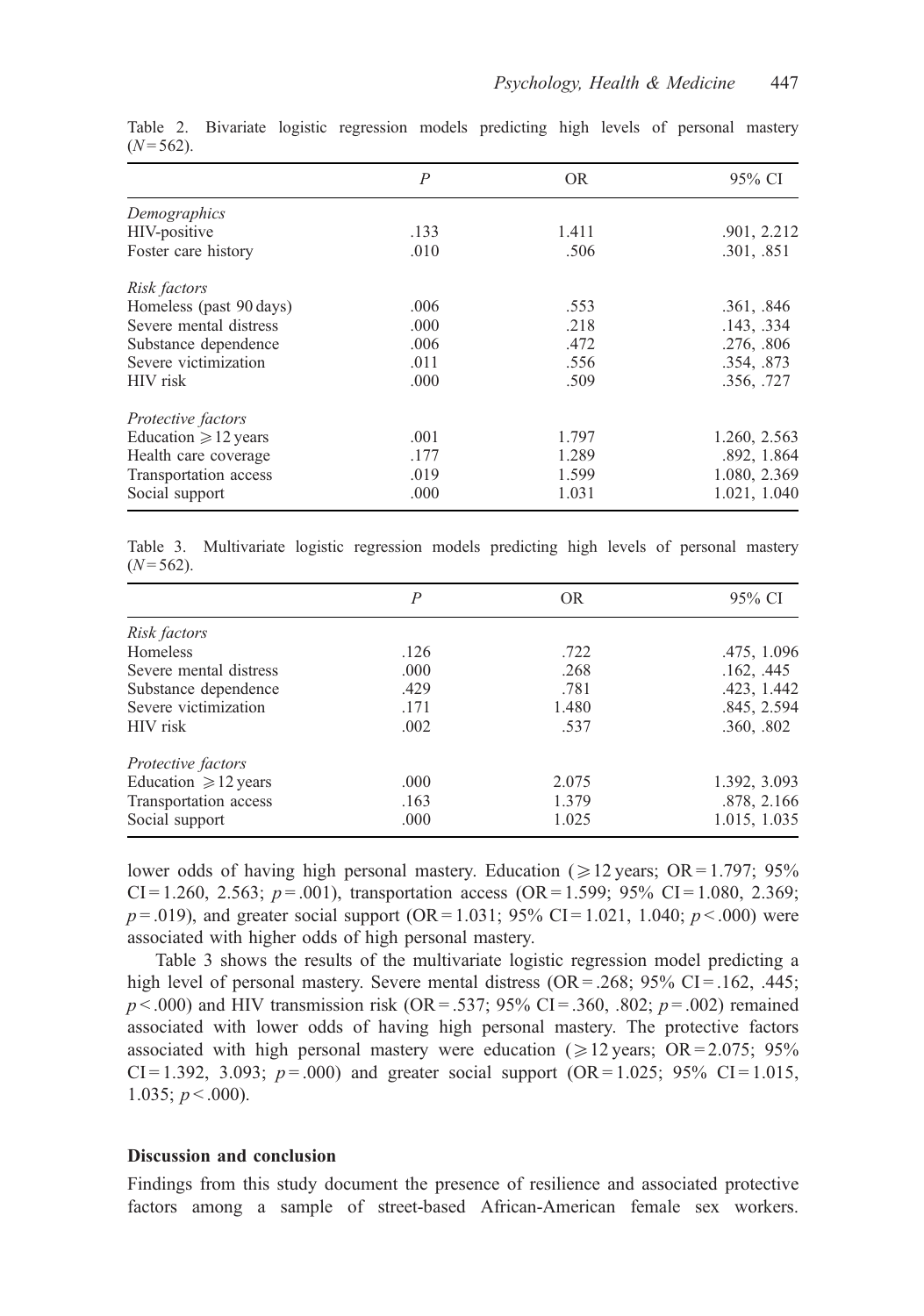Syndemic risk factors experienced by this population include severe mental distress, substance dependence, HIV risk, and severe victimization. Previous examinations of the risk factors and vulnerabilities present among this sample have yielded new and important data that address HIV transmission and public health policy (Surratt & Kurtz, 2011; Surratt et al., 2011). The present study furthers this work and demonstrates that in spite of multiple risk factors, many women express resilience which is related to lower levels of syndemic risk.

The overall pattern of results was that syndemic factors are negatively associated with high levels of personal mastery, while protective factors have a positive association. This is consistent with recent literature that has used a resilience framework to examine health disparities and outcomes (Moskowitz, 2010; Obrist et al., 2010; Pargament & Cummings, 2010). To our knowledge, this is the only study to employ this perspective among this vulnerable population, and it advances the research among similar drug-using female sex worker populations in the USA

Our results identify specific targets for intervention to assist female sex workers in coping with syndemic risk factors and achieving better health outcomes. Protective factors, such as high school completion or GED equivalent, social support, and transportation access, could potentially facilitate the development of personal mastery and represent beneficial avenues for intervention. Because of the strong negative association between personal mastery and the variables severe mental distress and HIV transmission risk, approaches that enhance resilience are likely to have a beneficial effect on these syndemic risks as well.

To address these issues, community organizations and service providers should consider the value of indirect intervention approaches in the promotion of health behaviors and risk reduction. Outside the USA, community level empowerment interventions have been used successfully to address HIV risk and vulnerability among female sex workers (Kerrigan, Fonner, Stromdahl, & Kennedy, 2013). However, community interventions and formal advocacy organizations that address health and social risks among female sex workers are lacking in Miami (Surratt et al., 2004). Female sex workers in Miami often have limited education and lack social or professional ties to the larger community, making it difficult to navigate the health and community resource systems (Surratt et al., 2004). Moreover, education has been identified by vulnerable female sex workers in Miami as an unmet need (Kurtz et al., 2005). Thus, prioritizing educational and training opportunities among this population with the objectives of decreasing economic reliance on sex work and reducing risk would appear to be a welcome and valuable tool for health promotion. This approach has been tested among female sex workers in Bangladesh and documents the association between increased educational opportunities and greater self-efficacy and condom use (Sarafian, 2012). Research suggests that increased educational attainment is also associated with lower HIV mortality rates (Simard, Fransua, Naishadham, & Jemal, 2012).

The enhancement of social support would likely reduce syndemic risk among female sex workers. In our sample, social support scores tended to be lower than national norms among patients with chronic illnesses (Sherbourne & Stewart, 1991). This is likely due to the prevalence of social conditions of unstable housing, substance use, poverty, violence, and social isolation among this population (Surratt & Kurtz, 2011; Surratt et al., 2011). Findings from a risk reduction intervention study among street-based sex workers in Miami suggested that social support from peer counselors facilitated better engagement with and retention of the interventions (Surratt & Inciardi, 2010). Thus, small efforts to address the lack of social support in any intervention are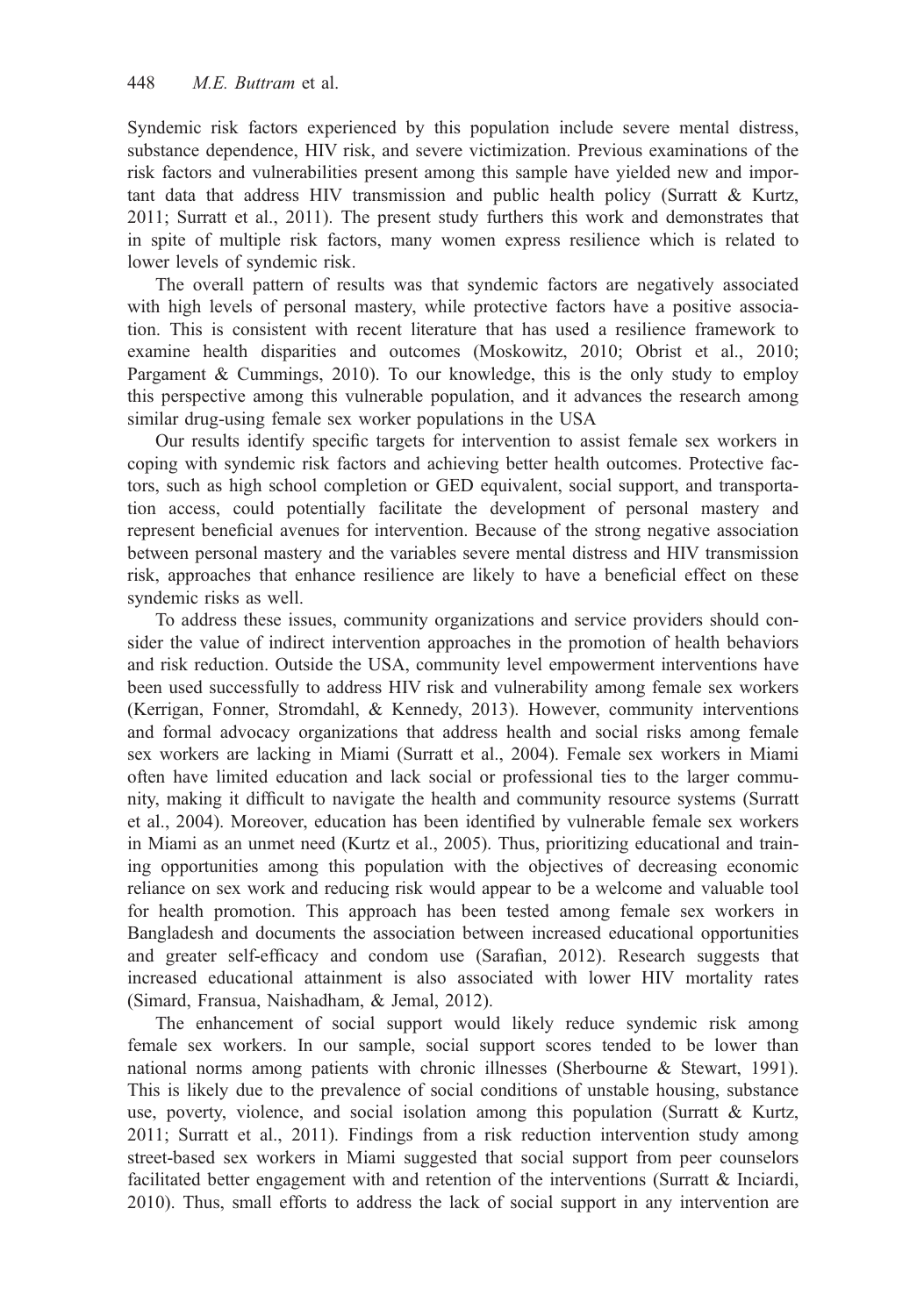apt to have a positive impact. Further, research has demonstrated that a lack of social support has a negative effect on the initiation of HIV care after a recent diagnosis (McCoy et al., 2009). With the increasing adoption of HIV prevention initiatives such as Treatment as Prevention (Cohen et al., 2011), this could be an important domain to address in interventions for high risk populations, such as street-based female sex workers.

Transportation access had a considerable positive association with high levels of personal mastery in the bivariate logistic regression model. Research has shown that lack of transportation access can be a major barrier to service utilization and positive health outcomes (Hoerster et al., 2011; Sagrestano, Clay, Gooch, Finerman, & Rapino, 2012), especially for African-Americans (Probst, Laditka, Wang, & Johnson, 2007). Among marginalized female sex workers in Miami, lack of transportation access is a structural barrier that prevents women from obtaining needed health and social services and serves to confine them to resource-poor urban neighborhoods (Kurtz et al., 2005). Interventions that assist women in accessing reliable transportation could further reduce risk and make health services utilization, including HIV testing and treatment, more feasible.

These results should be viewed in the context of several limitations. The data were gathered through self-report, potentially leading to underreporting of socially undesirable behaviors or reporting biases. We are confident that the use of specially trained female staff mitigated such deficiencies, though caution is warranted in interpretation. Additionally, data presented here are cross-sectional which limits our ability to make causal inferences among the key variables. Finally, though the study contained a large sample, women who participated may not have been representative of all street-based sex workers in Miami, and the findings may not be generalizable to other populations.

Despite these limitations, this study provided substantial evidence of protective factors and resilience among street-based African-American female sex workers experiencing multiple syndemic risk factors. Responsive policies must be developed to address the lack of formal advocacy organizations that serve this marginalized population and provide assistance in accessing health care and social services. Though some organizations of this type exist elsewhere, the presence of such organizations in Miami is not apparent. Further, these analyses highlight the need for additional research. Comprehensive examinations of female sex workers and other vulnerable populations should investigate social and environmental protective factors that enhance individual capacity to cope with adverse conditions that lead to better health outcomes. Such a focus on resilience would produce valuable insight into the mitigation of syndemic risk factors, which would further inform intervention design and public health policy.

#### Acknowledgments

This research was supported by Grant Number R01DA013131 from the National Institute on Drug Abuse. The authors gratefully acknowledge Dr James A. Inciardi, Principal Investigator of this study through 2009.

#### References

Baer, H.A., Singer, M., & Susser, I. (1997). Medical anthropology and the world system: A critical perspective. Westport, CT: Bergin & Garvey.

Bassuk, E.L., Buckner, J.C., Weinreb, L.F., Browne, A., Bassuk, S.S., & Dawson, R. (1997). Homelessness in female headed families: Childhood and adult risk and protective factors. American Journal of Public Health, 87, 241–248.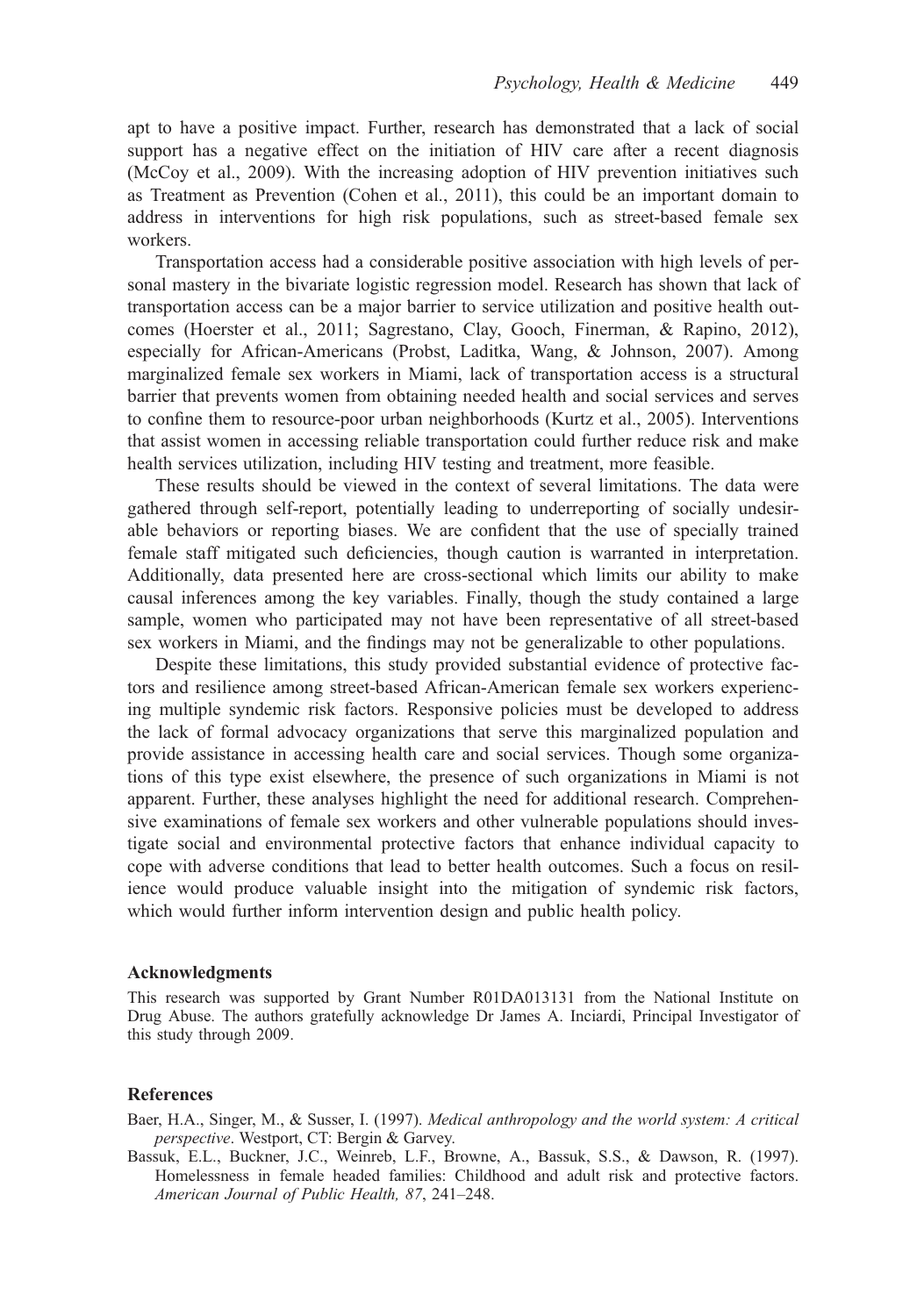- Bohlig, E.M., & Dennis, M.L. (1996). Development of an abbreviated symptom checklist: Preliminary analysis of the HSCL-90 in a methadone-maintenance population. Research Triangle Park, NC: Research Triangle Institute.
- Carlson, C.E., Chen, J., Chang, M., Batsuckh, A., Toivgoo, A., & Riedel, M. (2012). Reducing intimate paying partner violence against women who exchange sex in Mongolia: Results from a randomized clinical trial. Journal of Interpersonal Violence, 27, 1911–1931.
- Cohen, M., Chen, Y., McCauley, M., Gamble, T., Hosseinipour, M., & Kumarasamy, N. (2011). Prevention of HIV-1 infection with early antiretroviral therapy. New England Journal of Medicine, 11, 469–505.
- Dalla, R.L. (2001). Et tú brutè? A qualitative analysis of streetwalking prostitutes' interpersonal support networks. Journal of Family Issues, 22, 1066-1085.
- DeNavas-Walt, C., Proctor, B.D., & Smith, J.C. (2012). Income, poverty, and health insurance coverage in the United States: 2011 current population reports (pp. P60–P243). Washington, DC: US Census Bureau.
- Dennis, M.L., Chan, Y.F., & Funk, R. (2006). Development and validation of the GAIN short screener (GSS) for internalizing, externalizing, and substance use disorders and crime/violence problems among adolescents and adults. American Journal on Addictions, 15, 80–91.
- Dennis, M.L., Titus, J.C., White, M.K., Unsicker, J.I., & Hodgkins, D. (2002). Global appraisal of individual needs-initial (GAIN-I). Bloomington, IL: Chestnut Health Systems.
- Ghimire, L., Smith, S.W.C., van Teijlingen, E.R., Dahal, R., & Luitel, N.P. (2011). Reasons for non-use of condoms and self-efficacy among female sex workers: A qualitative study in Nepal. BMC Women's Health, 11, 1–8.
- Guha, M., Baschieri, A., Bharat, S., Bhatnagar, T., Sane, S.S., & Godbole, S.V. (2012). Risk reduction and perceived collective efficacy and community support among female sex workers in Tamil Nadu and Maharashtra, India: The importance of context. Journal of Epidemiology and Community Health, 66(Suppl. 2), ii55–ii61.
- Herrick, A.L., Stall, R., Goldhammer, H., Egan, J.E., & Mayer, K.H. (2013). Resilience as a research framework and as a cornerstone of prevention research for gay and bisexual men: Theory and evidence. AIDS and Behavior [Epub ahead of print]. doi:10.1007/s10461-012-0384-x
- Hoerster, K.D., Mayer, J.A., Gabbard, S., Kronick, R.G., Roesch, S.C., & Malcarne, V.L. (2011). Impact of individual-, environmental-, and policy-level factors on health care utilization among US farmworkers. American Journal of Public Health, 101, 685–692.
- Inciardi, J.A., & Surratt, H.L. (2001). Drug use, street crime and sex-trading among cocainedependent women: Implications for public health and criminal justice policy. Journal of Psychoactive Drugs, 33, 379–389.
- Inciardi, J.A., Surratt, H.L., & Kurtz, S.P. (2006). HIV, HBV, and HCV infections among drug-involved, inner-city, street sex workers in Miami, Florida. AIDS and Behavior, 10, 137–147.
- Institute of Behavioral Research (IBR). (2006). The TCU drug screen ii. Retrieved February 4, 2013, from<http://www.ibr.tcu.edu/pubs/datacoll/Forms/ddscreen-95.pdf>
- Kerrigan, D.L., Fonner, V.A., Stromdahl, S., & Kennedy, C.E. (2013). Community empowerment among female sex workers is an effective HIV prevention intervention: A systematic review of the peer-reviewed evidence from low- and middle-income countries. AIDS and Behavior, 17, 1926–1940.
- Kurtz, S.P., Surratt, H.L., Inciardi, J.A., & Kiley, M.C. (2004). Sex work and "Date" violence. Violence Against Women, 10, 357–385.
- Kurtz, S.P., Surratt, H.L., Kiley, M.C., & Inciardi, J.A. (2005). Barriers to health and social services for street-based sex workers. Journal of Health Care for the Poor and Underserved, 16, 345–361.
- McCoy, S.I., Strauss, R.P., MacDonald, P.D.M., Leone, P.A., Eron, J.J., & Miller, W.C. (2009). Social support and delays seeking care after HIV diagnosis, North Carolina, 2000–2006. AIDS Care, 21, 1148–1156.
- Millstein, B. (2002). Introduction to the syndemics prevention network. Retrieved February 12, 2011, from<http://www.cdc.gov/syndemics/pdfs/network-intro.pdf>
- Moskowitz, J.T. (2010). Positive affect at the onset of chronic illness: Planting the seeds of resilience. In J.W. Reich, A.J. Zautra, & J.S. Hall (Eds.), Handbook of adult resilience (pp. 465–483). New York, NY: Guildford Press.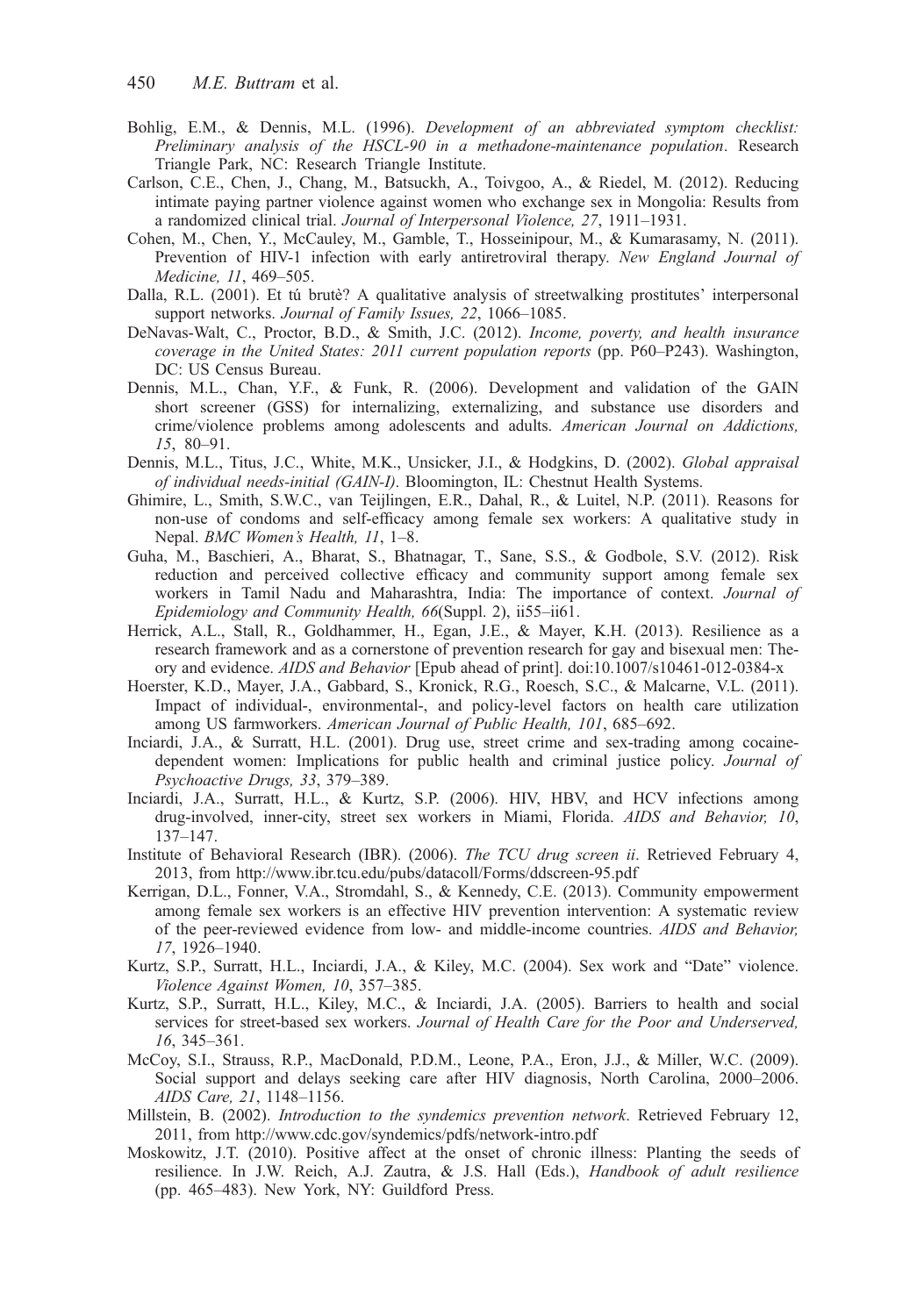- Obrist, B., Pfeiffer, C., & Henley, R. (2010). Multi-layered social resilience: A new approach in mitigation research. Progress in Development Studies, 10, 283–293.
- Pargament, K.I., & Cummings, J. (2010). Anchored by faith: Religion as a resilience factor. In J.W. Reich, A.J. Zautra, & J.S. Hall (Eds.), Handbook of adult resilience (pp. 193–210). New York, NY: Guilford Press.
- Parrish, D.D., & Kent, C.K. (2008). Access to care issues for African American communities: Implications for STD disparities. Sexually Transmitted Diseases, 35, S19–S22.
- Pearlin, L.I., Menaghan, E.G., Lieberman, M.A., & Mullan, J.T. (1981). The stress process. Journal of Health and Social Behavior, 22, 337–356.
- Pearlin, L.I., & Schooler, C. (1978). The structure of coping. Journal of Health and Social Behavior, 19, 2–21.
- Prejean, J., Song, R., Hernandez, A., Ziebell, R., Green, T., & Walker, F. (2011). Estimated HIV incidence in the United States, 2006–2009. PLoS ONE, 6, e17502. doi:10.1371/journal. pone.0017502
- Probst, J.C., Laditka, S.B., Wang, J.-Y., & Johnson, A.O. (2007). Effects of residence and race on burden of travel for care: Cross sectional analysis of the 2001 US National Household Travel Survey. BMC Health Services Research, 7(40), 1–13.
- Roepke, S.K., & Grant, I. (2011). Toward a more complete understanding of the effects of personal mastery on cardiometabolic health. Health Psychology, 30, 615–632.
- Romero-Daza, N., Weeks, M., & Singer, M. (2003). "Nobody gives a damn if Ilive or die". Experiences of violence among drug-using sex workers in Hartford, Connecticut. Medical Anthropology, 22, 233–259.
- Romero-Daza, N., Weeks, M., & Singer, M. (2005). Conceptualizing the impact of indirect violence on HIV risk among women involved in street-level prostitution. Aggression and Violent Behavior, 10, 153–170.
- Sagrestano, L., Clay, J., Gooch, J., Finerman, R., & Rapino, M. (2012). Examining transportation as a barrier to service utilization for PLWHA. Paper presented at the American Public Health Association, San Francisco, CA.
- Sarafian, I. (2012). Process assessment of a peer education programme for HIV prevention among sex workers in Dhaka, Bangladesh: A social support framework. Social Science and Medicine, 75, 668–675.
- Schnittker, J., Massoglia, M., & Uggen, C. (2011). Incarceration and the health of the Afican American community. Du Bois Review: Social Science Research on Race, 8, 133–141.
- Seeman, M. (1991). Alienation and anomie. In J.P. Robinson, P.R. Shaver, & L.S. Wrightsman (Eds.), Measures of personality and social spychological attitudes (Vol. 1, pp. 292–372). San Diego, CA: Academic Press.
- Shannon, K., & Csete, J. (2010). Violence, condom negotiation, and HIV/STI risk among sex workers. Journal of the American Medical Association, 304, 573–574.
- Shannon, K., Kerr, T., Allinott, S., Chettiar, J., Shoveller, J., & Tyndall, M.W. (2008). Social and structural violence and power relations in mitigating HIV risk of drug-using women in survival sex work. Social Science and Medicine, 66, 911–921.
- Sherbourne, C.D., & Stewart, A.L. (1991). The MOS social support survey. Social Science and Medicine, 32, 705–714.
- Simard, E.P., Fransua, M., Naishadham, D., & Jemal, A. (2012). The influence of sex, race/ ethnicity, and educational attainment on human immunodeficiency virus death rates among adults, 1993–2007. Archives of Internal Medicine, 172, 1591–1598.
- Singer, M. (2009). Introduction to syndemics: A critical systems approach to public and community health. San Francisco, CA: Jossey-Bass.
- Singer, M., & Snipes, C. (1992). Generations of suffering: Experiences of a treatment program for substance abuse during pregnancy. Journal of Health Car for the Poor and Underserved, 3, 222–239.
- Spittal, P.M., Bruneau, J., Craib, K.J.P., Miller, C., Lamothe, F., & Weber, A.E. (2003). Surviving the sex trade: A comparison of HIV risk behaviors among street-involved women in two Canadian cities who inject drugs. AIDS Care, 15, 187–195.
- Surratt, H.L., & Inciardi, J.A. (2004). HIV risk, seropositivity and predictors of infection among homeless and non-homeless women sex workers in Miami, Florida, USA. AIDS Care, 16, 594–604.